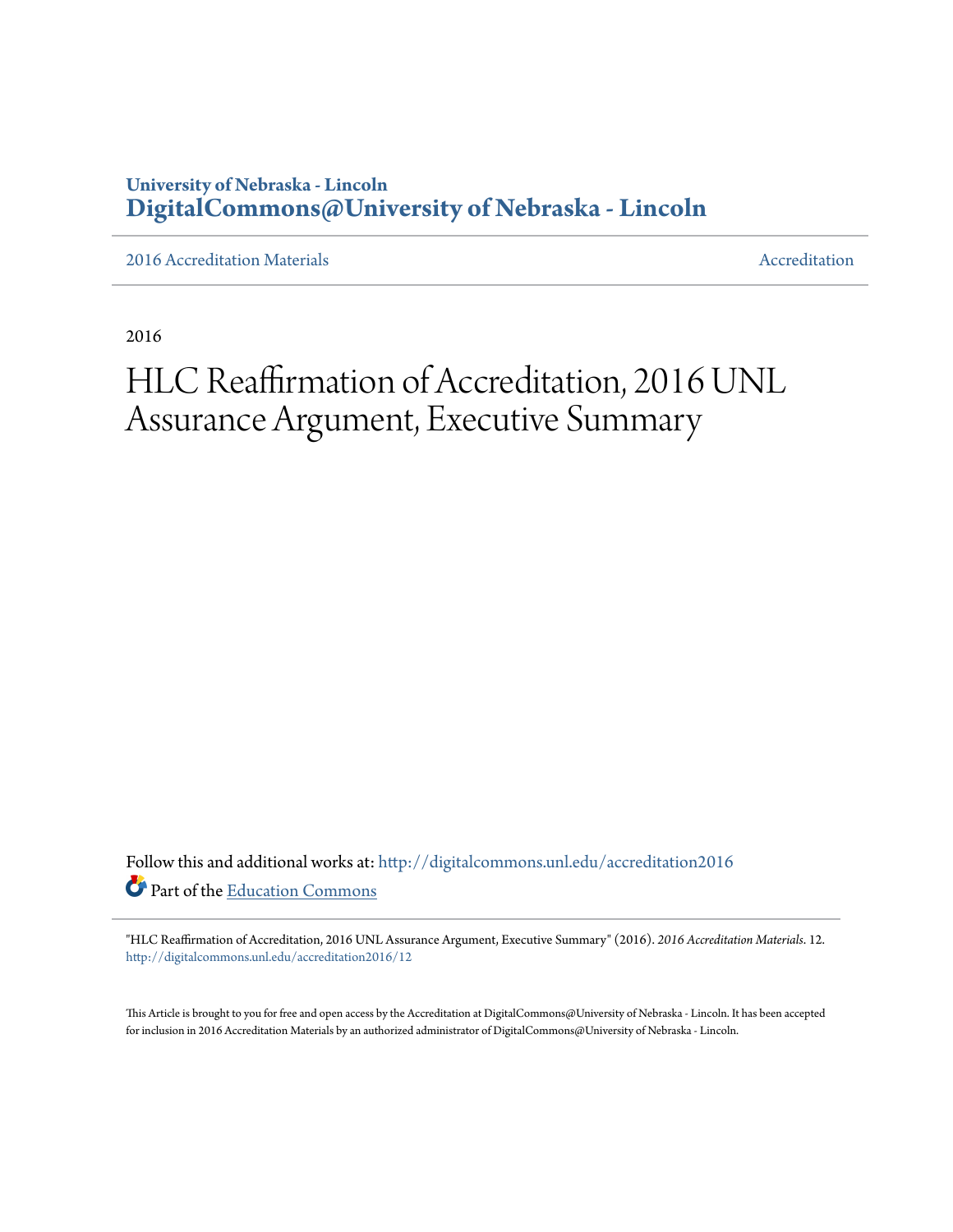

## **HLC Reaffirmation of Accreditation 2016 UNL Assurance Argument Executive Summary**

#### **Criterion 1 - Mission**

As Nebraska's only public, research-intensive, land-grant research university, UNL's mission – to teach, do research and serve Nebraskans – is reflected in its academic programs, student support services, and enrollment profile. The mission is publicly shared through the UNL website; public presentations; the annual *UNL Fact Book*; wide-ranging communications with varied constituencies; publications and news stories from University Communications; education programs offered through the county extension offices; and individual mission statements, values statements, and/or statements of purpose contained in the bylaws, websites and documents of the university's nine colleges and related support offices.

UNL publicly acknowledges its role in a multicultural society and helps prepares students to succeed in a diverse world. UNL has made significant progress in attracting underrepresented minority students and in closing the achievement gap in graduation rates between white and ethnic minority students. Its diversity-related general education program focuses on global awareness and human diversity and is one of the few among its peer group to highlight issues related to sexual orientation, socioeconomic class and intersectional diversity.

UNL demonstrates its commitment to the overall public good by addressing the state's specific workforce and research and development needs; contributing expertise to Nebraska's schools; serving the public through extension programs; and providing educational and cultural enrichment programs to all citizens in the arts, humanities, sciences, agriculture, business and other areas.

#### **Criterion 2 - Integrity: Ethical and Responsible Conduct**

UNL's mission is guided by state and federal laws, as well as the NU Board of Regents' policies and bylaws. Sources of extensive and easily accessible information about programs, academic requirements, faculty and staff, costs to students and accreditation relationships include, among others: UNL's website; news and information from University Communications; an online data index; the *UNL Fact Book*; online undergraduate and graduate bulletins and a myriad of information provided by all UNL units.

The Board of Regents provides leadership and is sufficiently autonomous to make decisions in the best interests of the institution and to ensure its integrity. Its meeting structure provides opportunities for collaboration with internal and external constituents. The Board works within an established policy framework and gives UNL independence in meeting its teaching, research and service missions.

UNL's Office of Research and Economic Development provides oversight of research and scholarly practices. An autonomous Institutional Review Board and Institutional Animal Care and Use Committee ensure ethical compliance in human subjects and animals, respectively. The University has a clearly established conflict of interest policy as well as established procedures for responding to allegations of academic and research misconduct. Academic freedom is a core belief at UNL, and freedom of expression is guaranteed to all students, faculty and staff.

#### **Criterion 3 - Teaching and Learning: Quality, Resources, and Support**

UNL provides high quality education, wherever and however its offerings are delivered. It offers 137 undergraduate majors, 70 master's majors, 48 doctoral majors, 7 professional degrees, 32 certificates and 8 supplemental endorsements in over 165 fields. Courses and program requirements reflect appropriate levels of student performance and are reviewed every 7 years to ensure they are relevant, high quality and consistent with the mission.

Programs at all levels – undergraduate, graduate and professional – are differentiated by goals and outcomes. The Achievement-Centered Education (ACE) program operationalizes the University's commitment to a liberal education in the context of a researchintensive university and creates a framework for assessment. The program ensures that students develop expertise in collecting,